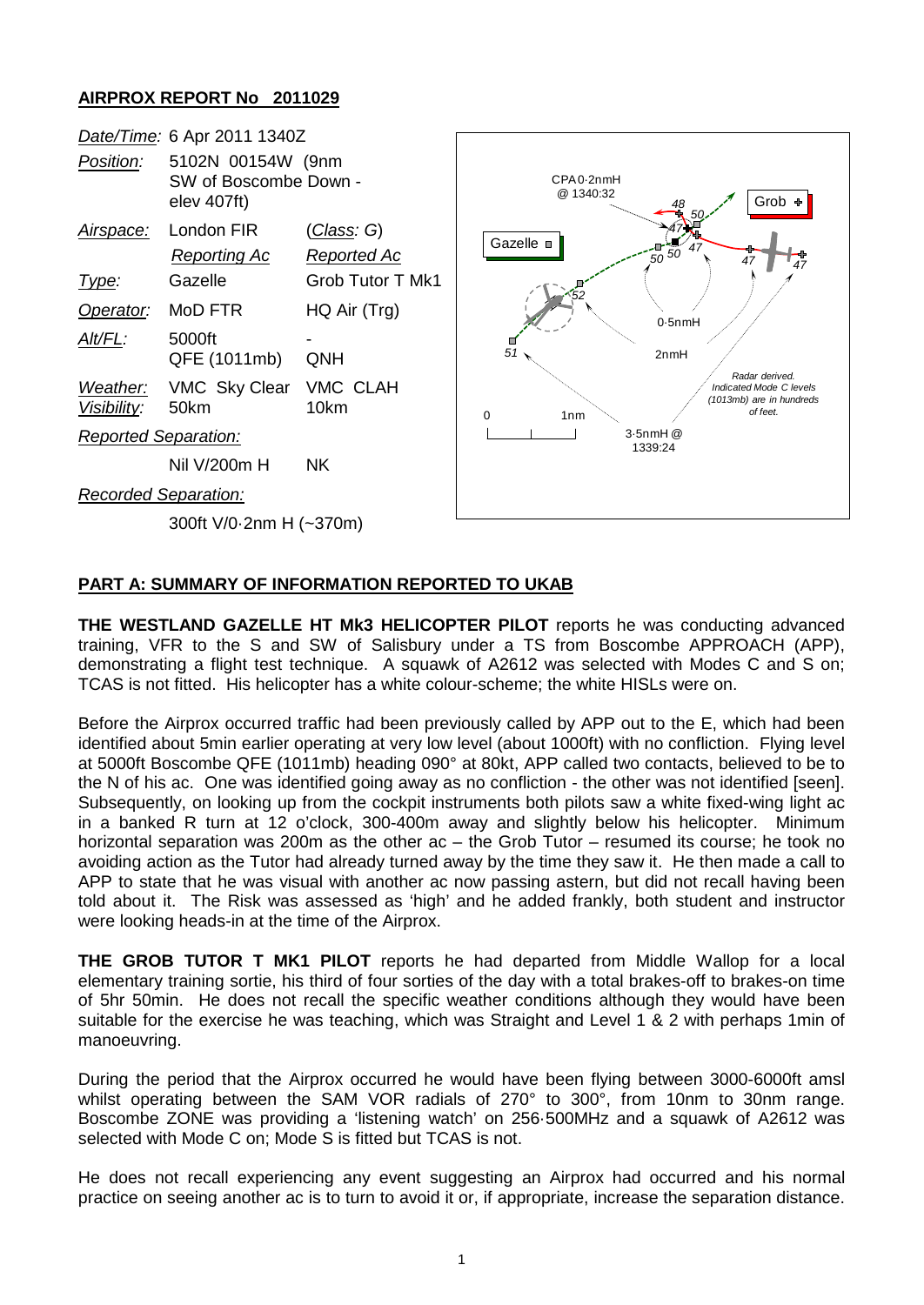Whilst they occasionally see other non-Middle Wallop ac in the local training area, he did not recall seeing any other ac on this particular day that had caused him any safety concern.

His aeroplane is coloured white with a blue stripe and all the ac's lighting was on.

**THE BOSCOMBE DOWN APPROACH CONTROLLER (APP)** reports the Gazelle helicopter was under his control throughout this sortie. The helicopter was operating out to 15nm SW of Boscombe Down at an altitude of 5000ft. At the same time, there were a number of Middle Wallop ac operating in the same area, mostly indicating below FL40 Mode C. There were, however, two ac indicating at about the same level as the Gazelle; one contact manoeuvring 2nm away to the NE and the second, was about 4nm E tracking W. Both of these ac were called to the Gazelle pilot, who reported visual with both ac. As the Gazelle pilot had called visual with the traffic, no further TI was offered. A short time later, the Gazelle pilot reported that an ac had passed close by at the same level. This was identified as the E'ly of the two contacts that had earlier been called to the Gazelle crew.

**THE BOSCOMBE DOWN ZONE CONTROLLER** did not submit a report.

**HQ 1GP BM SM** reports that this Airprox occurred between a Gazelle HT Mk3 conducting flight test training in receipt of a TS from Boscombe APP and a Tutor T Mk1 operating under a 'listening watch' from Boscombe ZONE.

'Listening Watch' has been introduced for Middle Wallop based Tutor ac to facilitate coordination when required against Boscombe Down ac operating under IFR. There is no form of flight following or any undertaking to provide an ATS inherent in this 'listening watch', the Tutor crews simply 'checkin' on the ZONE frequency and are acknowledged.

At 1338:47, APP passed TI to the Gazelle crew on other unrelated traffic to the NE of the Gazelle, *"…traffic north east 3 miles manoeuvring believed to be fixed wing flight level 4-5"*, which was acknowledged with *"..looking".* This was updated at 1339:12, *"…unknown contact north north east 2 miles South West"*, with which the Gazelle pilot reported visual 3 sec later.

At 1339:25, APP passed TI to the Gazelle crew on the subject Tutor stating, "*further traffic, eastnorth-east, 4 miles, west bound, flight level 4-7*." Following this transmission at 1339:29, the Gazelle pilot replied that they were, "*visual with traffic*." When the TI was issued the LATCC (Mil) radar recording shows that the Tutor was 3.5nm ENE of the Gazelle indicating 4700ft Mode C (1013mb), with the Gazelle indicating 5100ft Mode C. [UKAB Note (1): The CPA occurred at 1340:32 with the Tutor turning R through the Gazelle's 12 o'clock at a range of 0·2nm and below it with vertical separation of 300ft Mode C evident.] At 1340:47, the Gazelle pilot stated on the APP frequency, "*gone behind her*."

From an ATM perspective, although the Gazelle pilot reports that they could not recall being informed of the Tutor, it is clear that APP did pass accurate TI about the Tutor. Moreover, the Gazelle pilot immediately reported visual with, *"visual with traffic"*. However, at that time (1339:29) the ac that had been the subject of the previous TI passed at 1338:47, and updated at 1339:12, was approximately 1.2nm N also indicating 4700ft Mode C. Given the amount of background traffic and the similarity of the positions of the aircraft involved, the Gazelle crew may have missed APP stating "*further traffic*" and thought that the TI related to the ac that he had previously called visual with. This hypothesis is consistent with the Gazelle pilot's belief that he had not been passed TI on the subject Tutor and their late sighting of it. Nevertheless, from APP's perspective, the controller passed timely and accurate TI to the Gazelle crew in accordance with CAP774, to which they replied that they were visual.

UKAB Note (2): This Airprox occurred at the base and just below the Boscombe Advisory Radio Area (ARA) promulgated in the UK AIP at ENR 5-2 which gives the lateral co-ordinates of the Area within Class G airspace and the vertical limits of FL50 – FL195. It is noted in Remarks that: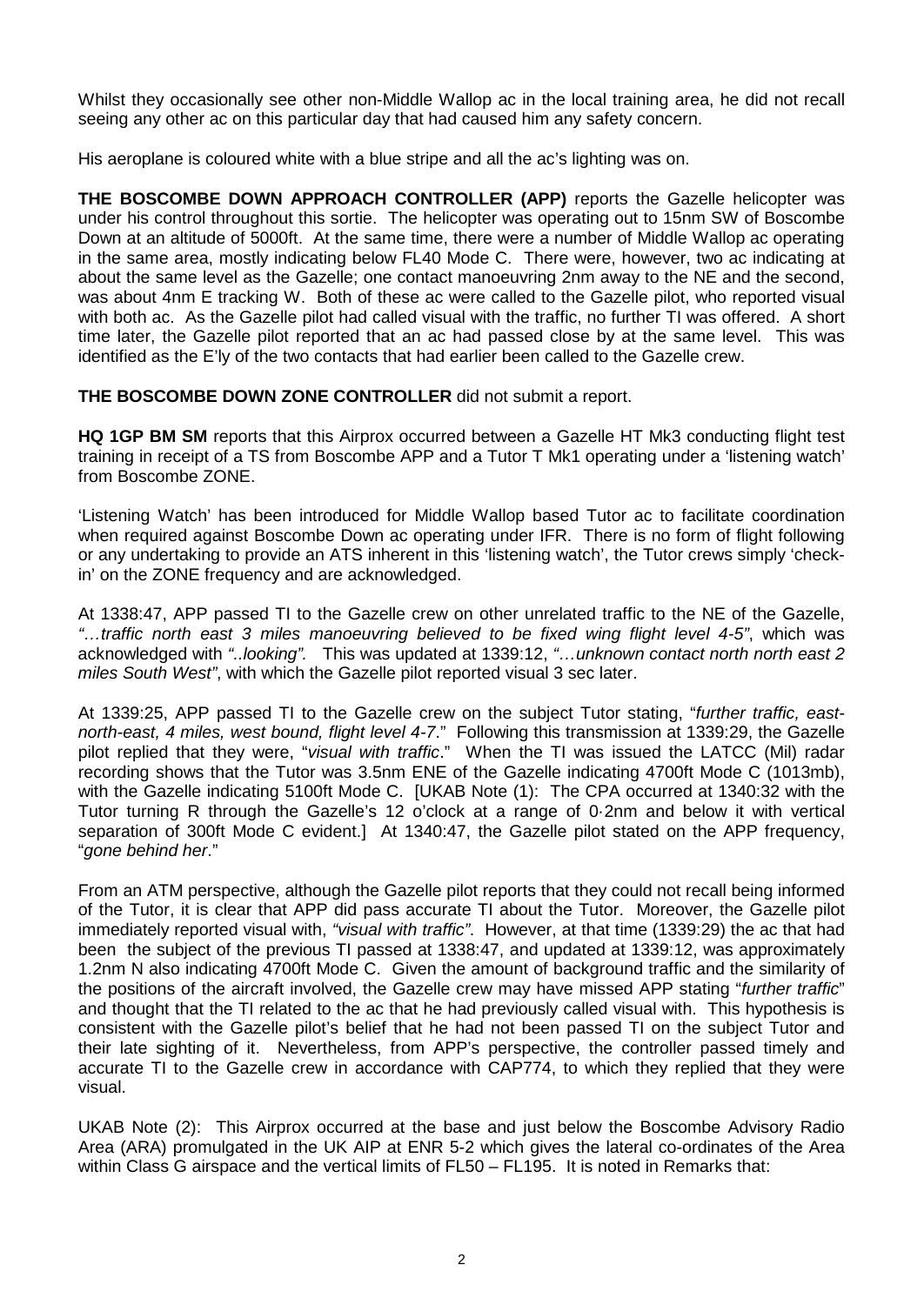'Considerable test flight activity. Test flight activity often requires the pilots to fly profiles which limit their ability to manoeuvre their aircraft in compliance with the Rules of the Air. Such flights will receive a radar service from Boscombe Down or the Swanwick Military Special Tasks Cell.'

**HQ AIR (TRG)** comments that the Tutor complied with extant Group Air Staff Orders (GASOs) regarding the requirement or otherwise to operate under a TS. The Tutor pilot was also operating clear of the ARA on this occasion but is not required to. However, following this incident, a local review of procedures, initiated by No1 EFTS, is under way. Unfortunately, segregation of test flights is not always practical and operating under a TS is the next best option. However, this incident highlights that even with perfect TI the system can break down if crews misinterpret the TI given or choose not to take their own separation based upon it. Collision avoidance in this case relied on the 'see and avoid' principle, the flaws of which were exposed here. The ongoing embodiment of a Traffic Alerting System on the Tutor will add a further layer of mitigation and should avoid the concentrating effect of any potential alternative geographical airspace limitations.

## **PART B: SUMMARY OF THE BOARD'S DISCUSSIONS**

Information available included reports from the pilots of both ac, transcripts of the relevant RT frequencies, radar video recordings, a report from the APP controller involved and reports from the appropriate ATC and operating authorities.

The Gazelle crew had wisely sought to supplement their lookout with a TS whilst engaged in their intensive instructional sortie and it was evident that APP was conscientiously providing a good level of TI to assist the crew's SA. The HQ 1Gp report coupled with the RT transcript and radar recording confirm that the Gazelle crew had indeed been passed comprehensive TI by APP about the subject Grob Tutor when it was 3·5nm away, before they subsequently sighted it 300-400m away and slightly below their helicopter, believing they had not been told about it. As the Gazelle pilot had reported just 4 sec after APP's transmission, *"visual with traffic",* it was understandable that such a reply would have assured the controller that the subject Grob had been seen and that the Gazelle crew would<br>maintain their own separation, making any further update superfluous. Controller Members maintain their own separation, making any further update superfluous. recognised that all the essential elements of TI were included in APP's transmission, and the Board agreed with HQ 1Gp BM SM's contention that the Gazelle pilot had probably missed or not assimilated correctly the *"further traffic..",* perceiving that the TI related to the ac previously seen. This was most unfortunate but such mistakes can happen occasionally in a busy traffic scenario and which are virtually impossible to guard against. Notwithstanding any assistance from ATC, in Class G airspace it is the pilots' responsibility to see and avoid other traffic; the Board agreed that part of the Cause here was a late sighting by the Gazelle crew.

All involved were undoubtedly doing their best to complete their specific instructional/training assignments as efficiently as possible and there was a fine balance to be struck between achieving the primary training goals of the sortie with the provision of a compatible ATS to enhance the pilots' SA. However, the Board was somewhat surprised that the Grob Tutor pilot had not similarly availed himself of a TS. In the Board's view a 'Listening Watch' contributed nothing to the pilot's SA and Members were surprised that a BS was not being requested at a minimum, or preferably a TS. The Board welcomed the review initiated by No1 EFTS; the HQ Air Trg Member briefed the Members that the Army Flying Grading organisation was seeking an increase in controller manpower with a view to Middle Wallop ATC providing a TS to such flights as the norm.

As it was the Grob Tutor pilot reports that he had not seen the Gazelle at all, or if he did, had discounted it as a factor. It was feasible that the R turn evinced by the radar recording might have been an avoiding action turn but this was conjecture. The Board could assess the Airprox only on the basis of the reports provided and Members concluded that this was a non-sighting by the Tutor pilot. The Board determined, therefore, that this Airprox had resulted from a non-sighting by the Tutor pilot and a late sighting by the Gazelle crew. The radar recording shows that 300ft of vertical separation existed at the closest point of 0·2nm as the Tutor crossed ahead and probably when the